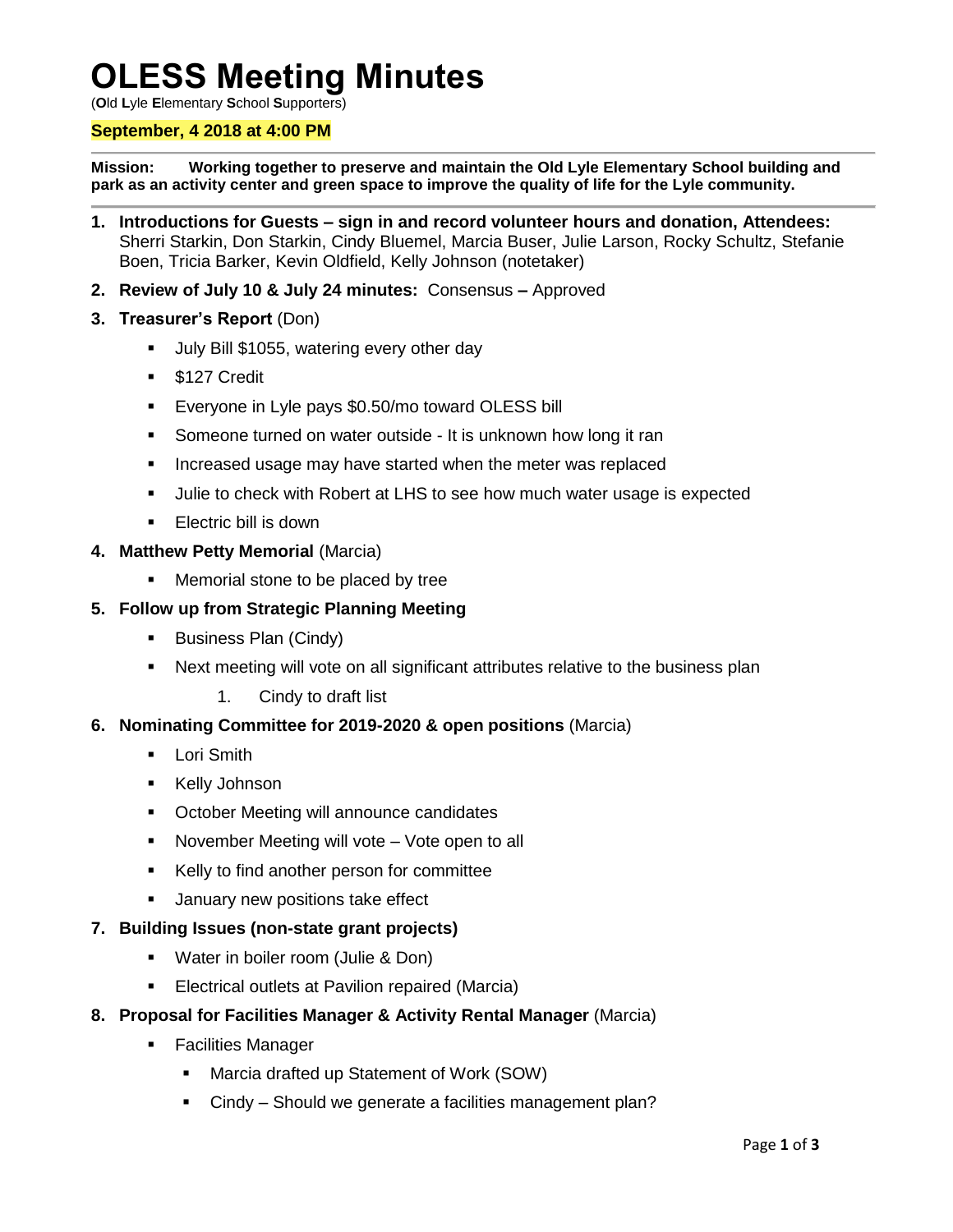- Included in SOW
- **Start with a three month trial**
- **Activity Manager** 
	- Marcia drafted up Activity Manager position description
	- Marcia to follow up with couple living near OLESS to see if interested in managing building

## **9. State Grant Status** (Marcia)

- Status of approved and in-process work
	- 1. Bathroom
		- Chris to install stall in bathroom
	- 2. Cage around compressor Installed
	- 3. Middle classroom
	- 4. Randy Pimley to address any electrical work
- Determine next work to be done approximately \$17,000 remaining to allocate
	- 1. Change locks who needs keys & who will manage
		- Marcia to follow up with Ernie's Locks and Keys in The Dalles about having 4 locks re-keyed
	- 2. Chimney Rick Olmstead to droan
		- Kelly to follow up
	- 3. Park sign The Lyle Activity Center & Park are maintained thanks to a partnership between the Lyle School District and community volunteers. To learn more or how to rent a room at the facility visit our web site at lyleactivitycenter.com
		- Sign to be posted in park
		- Marcia to follow up about sign
	- 4. Dog waste station
		- Station to be placed in green space
		- Marcia to follow up with Chris about installation

## **10. Input for advertising suggestions on web site**

## **11. Events & Rentals Coming Up**

- **Klickitat Trail Run first weekend in November**
- **12. Julie – Orientation for new board members**

## **13. Katrina to go through building once a week**

- **Marcia to follow up with Katrina**
- **14. Greenspace Watering – Will be addressed and action items assigned in future meeting(s)**
	- Perhaps low flow sprinkler heads will help reduce water usage?
	- How often is greenspace mowed?
	- **Perhaps we generate proposal for to school board?**
	- Community contribution and/or sharing expenses with LHS may be a way to reduce expenses regarding water bill for greenspace